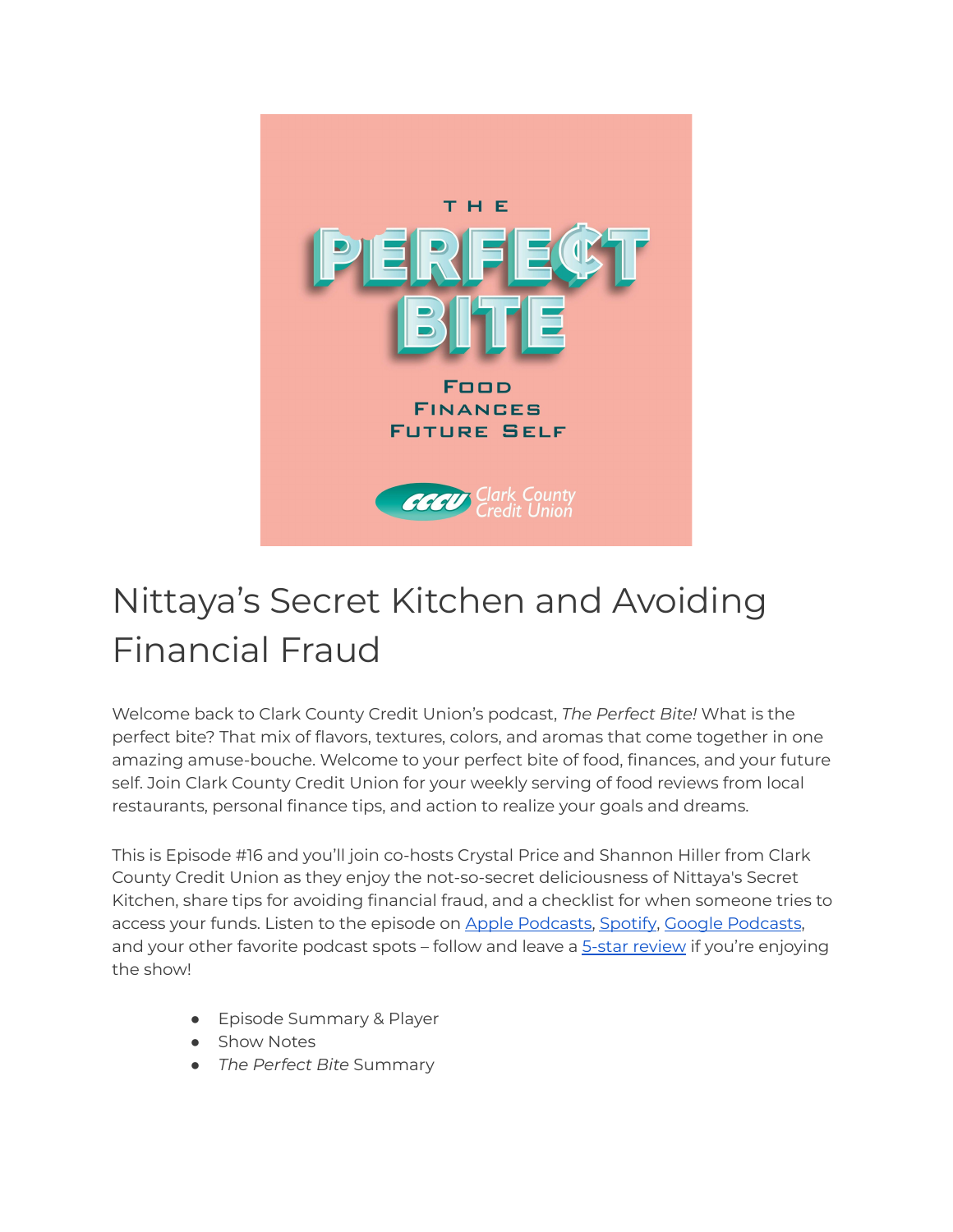# *The Perfect Bite* **Episode #16: Nittaya's Secret Kitchen and Avoiding Financial Fraud**

In this sixteenth bite, join co-hosts Crystal Price and Shannon Hiller from Clark County Credit Union as they enjoy the not-so-secret deliciousness of Nittaya's Secret Kitchen, share tips for avoiding financial fraud, and a checklist for when someone tries to access your funds. Hear the best way to reheat Thai food, what to be extra careful about online, and how to avoid falling victim to spoofing. This episode covers everything from Thai food to fraud. Here's a small sample of what you will hear in this episode:

- How was Nittaya's Secret Kitchen?
- What does an air fryer have to do with Thai food?
- How do you avoid becoming a victim of fraud?
- What is malware?
- Is it okay to use public wifi?
- What is spoofing?
- How do you avoid spoofing?
- What are the most common scams?

#### Learn more at [CCCULV.org.](https://www.ccculv.org/)

Check out the episode and show notes below for much more detail.

### **Show Notes**

- **Nittaya's Secret Kitchen and Avoiding Financial Fraud**
	- [0:10] Welcome to *[The Perfect Bite](https://www.ccculv.org/)*
	- o [0:26] Learn more at **[CCCULV.org](https://www.ccculv.org/)**
	- [0:39] [Crystal Price](https://www.ccculv.org/Our-Mission.aspx), [Shannon Hiller](https://www.ccculv.org/Our-Mission.aspx)
	- **○ Food: Nittaya's Secret Kitchen**
	- [1:19] [Nittaya's Secret Kitchen](https://www.nittayassecretkitchen.com/)
	- [2:47] [Air Fryer](https://www.foodnetwork.com/how-to/packages/shopping/product-reviews/best-air-fryer)
	- o [4:12] [Nittaya's Little Kitchen,](https://www.nittayaslittlekitchen.com/) [Block9](https://www.block9thai.com/)
	- [4:36] Email us at [ThePerfectBite@CCCULV.com](mailto:ThePerfectBite@CCCULV.org)
	- **○ Finances: Avoiding Financial Fraud**